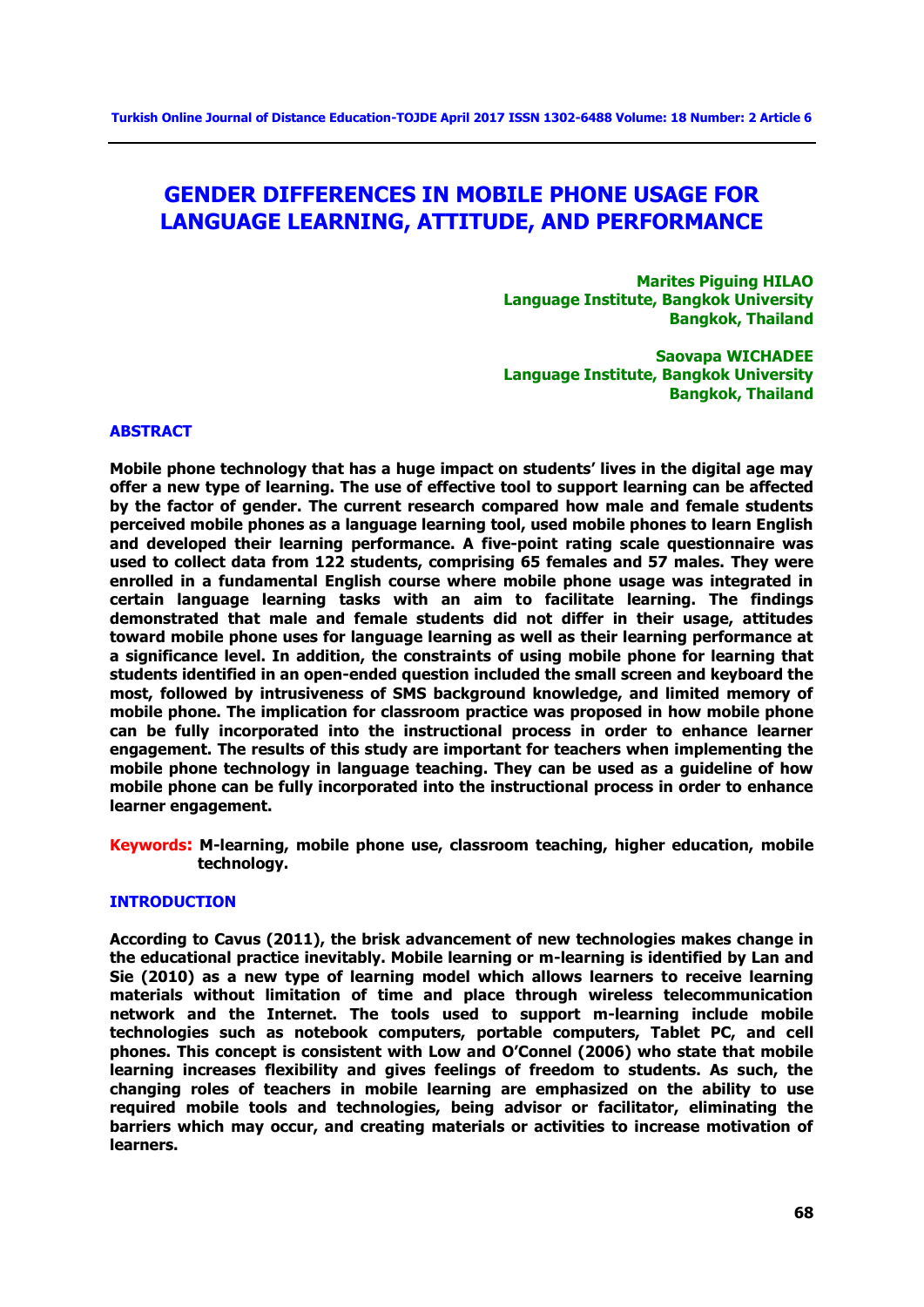**The involvement of mobile technologies in education has occurred in many disciplines and contexts, including the field of language teaching. The use of handheld computers or mobile phones to support language learning is called "mobile-assisted language learning" or MALL. According to Kukulska-Hume (2009), MALL has attracted much attention since it is a new type of learning environment containing at least three factors of mobility comprising technology, learner, and content. MALL differs from computer-assisted language learning in that it uses personal portable device, has continuous access, and creates communication across diverse contexts of application (Kukulska-Hume & Shield, 2008). The importance of MALL is correspond with what Chinnery (2006) predicted in that mobile-assisted language learning would certainly appear in future language learning research.** 

**Among many mobile technologies, mobile phones have a potential of improving the teaching and learning processes as they contain useful applications. Learning through mobile phone can occur anywhere and anytime (Brown, 2008). It is very easy to create a more useful learning environment if students either have a Blackberry or some other types of communication device. Also, they are cheap when compared to other ICTs, and everyone can afford them. Mobile devices such as Wi-Fi, Bluetooth, Short Message Services (SMS) and camera can be applied for various educational practices (Kizito, 1012). Hoppe (2009) states that students can read materials such as e-books and can watch lecture on mobile phones. According to Kafyulilo (2012), downloading feature on mobile phones can be used to get various kinds of materials and video. In addition, most of the mobile phones have features which can be used for recording and playing multimedia contents, so students can use a camera on mobile phone for documenting visual materials and collecting scientific data (Cuing & Wang, 2008). With emails and even access to the Internet, mobile phones will be greatly useful for learning English.** 

**Although mobile phones are banned in many classrooms since faculty perceive them as intrusive stuffs which may distract the learners from learning, they can be turned to be a learning device if the faculty know how to use them to accomplish learning tasks wisely. According to Valk, Rashid, and Elder (2010), mobile phones have been found to be effective in improving educational outcomes because it (a) improves access to education and (b) promotes learning that is learner-centered, personalized, collaborative, situated, and ubiquitous. There is some evidence that mobile phones can create pleasant learning environment and have a positive effect (Cobcroft, Towers, Smith, & Bruns, 2006; Serrano-Santoyo & Organista-Sandoval, 2010). Various studies have investigated student's readiness, attitude and perceptions towards mobile learning by using quantitative method (Al-Fahad, 2009; Donaldson, 2011; Rahamat, Shah, Din, & Aziz, 2011) and the findings demonstrated satisfactory outcomes.** 

**According to Mitra, Willyard, Platt & Parsons (2005), technologies are not utilized in similar ways by males and females and as a result some differences still existed. Previous studies indicate that females are more likely to develop mobile phone involvement (Beranuy, Oberst, Carbonell, & Chamarro, 2009; Billieux, Van Der Linden, & Rochat, 2008; Grellhesl & Punyanunt-Carter, 2012; Hong, Chiu, & Lin, 2012, Walsh, White, Cox, & Young, 2011). However, no differences in how males and females used mobile phones were found in many studies (Bianchi & Phillips, 2005; Junco, Merson, & Salter, 2010; Lemish & Cohen, 2005). So, there is still a great deal of disagreement among various studies. With regard to attitudes toward mobile phone, one study reported that female college students possessed more positive attitudes than males (Zhang, 2002) while another study revealed the opposite result (Muhanna & Abu-Al-Sha'r, 2009). A study did not find any significant impact of gender on attitudes (Kwon & Chidambaram, 2000).**

**Mobile phones have surpassed the initial purpose as a communication device. They have become a learning tool for language progress to users. Since the combination of technology and pedagogy is believed to make better learning outcomes, the current study was conducted to elicit answers from EFL students regarding the usage of this technology in learning English and attitudes when an English course integrated mobile phones into**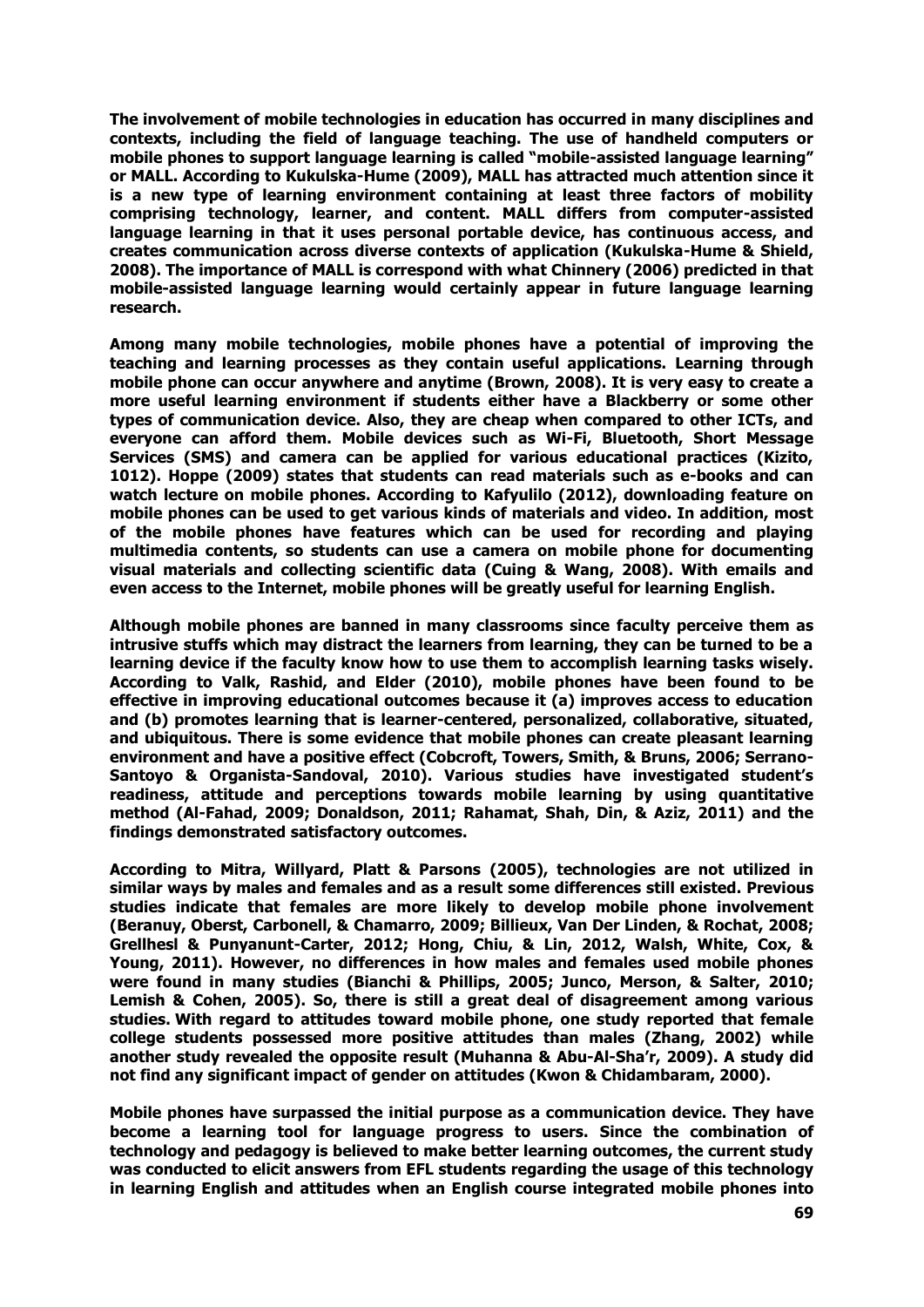**classroom activities. Since gender is found to have an impact on these variables in the literature review, the current study explores how males and females accept the exploitation of technology for language learning through a survey of attitude and usage. Even though there was only one study which investigated the performance as result of mobile phone usage based on gender (Omede & Achor, 2015), the current study aimed to compare how well the two groups performed in the given tasks. The four research questions guiding this study included:**

- **Do male and female students differ in their usage of mobile phone for language learning?**
- **Do male and female students differ in their attitudes toward using mobile phone for language learning?**
- **Do male and female students differ in their learning performance?**
- **Do students encounter any obstacles when they use mobile phone for language learning?**

### **Research Hypotheses**

- **There is a statistically significant difference in mobile phone usage for language learning between males and females.**
- **There is a statistically significant difference in attitude toward using mobile phone for language learning between males and females.**
- **There is a statistically significant difference in learning performance between males and females after taking this course.**

### **METHODOLOGY**

#### **Participants**

**This study took place at a private university in Thailand where the course of Fundamental English II was provided for the first-year students across faculties. It was a 3-unit credit course that met three hours weekly within a 14-week period. This course was designed to develop student's vocabulary, grammar, and reading and writing skills. For listening, pronunciation and conversation skills, students will have a chance to practice them through the use of the computerized self-study language laboratory. One hundred and twelve students, from three sections, enrolled in Fundamental English II in the second semester of 2013 academic year participated in the research. There were 65 females and 57 males. They were taught by the same instructor. All of them completed the course requirement (i.e., did all assignments and took part in an in-class test). All participants signed consent forms, and the instructor assured them that all data would be confidential and that the survey responses would not influence course grades.**

#### **Personal Data**

**As for the demographic information, 57 participants were male while 65 participants were female. All of them took mobile phones to class. Of the total participants, 108 participants reported their experience of using their mobile phones for academic purposes while 14 participants did not have this experience, but used them for other purposes such as communicating with others, taking photos, playing games and surfing the Internet for pleasure.**

#### **Research Design**

**The current study employed the theoretical framework of Vygotsky's social constructivism which had an emphasis on the role of social interaction in learning and on the concepts underlying the communicative approach in L2 learning (Vygotsky, 1978). As Craig (2009) puts up, the learning theory can be integrated with mobile learning. Since the constructivist approach indicates that people can build up their own experiences when they develop their own personal world of information sharing, there is a need to find out whether mobile technology integration, along with the constructivist approach to learning, is a perfect match. This study used quantitative analysis to investigate students'**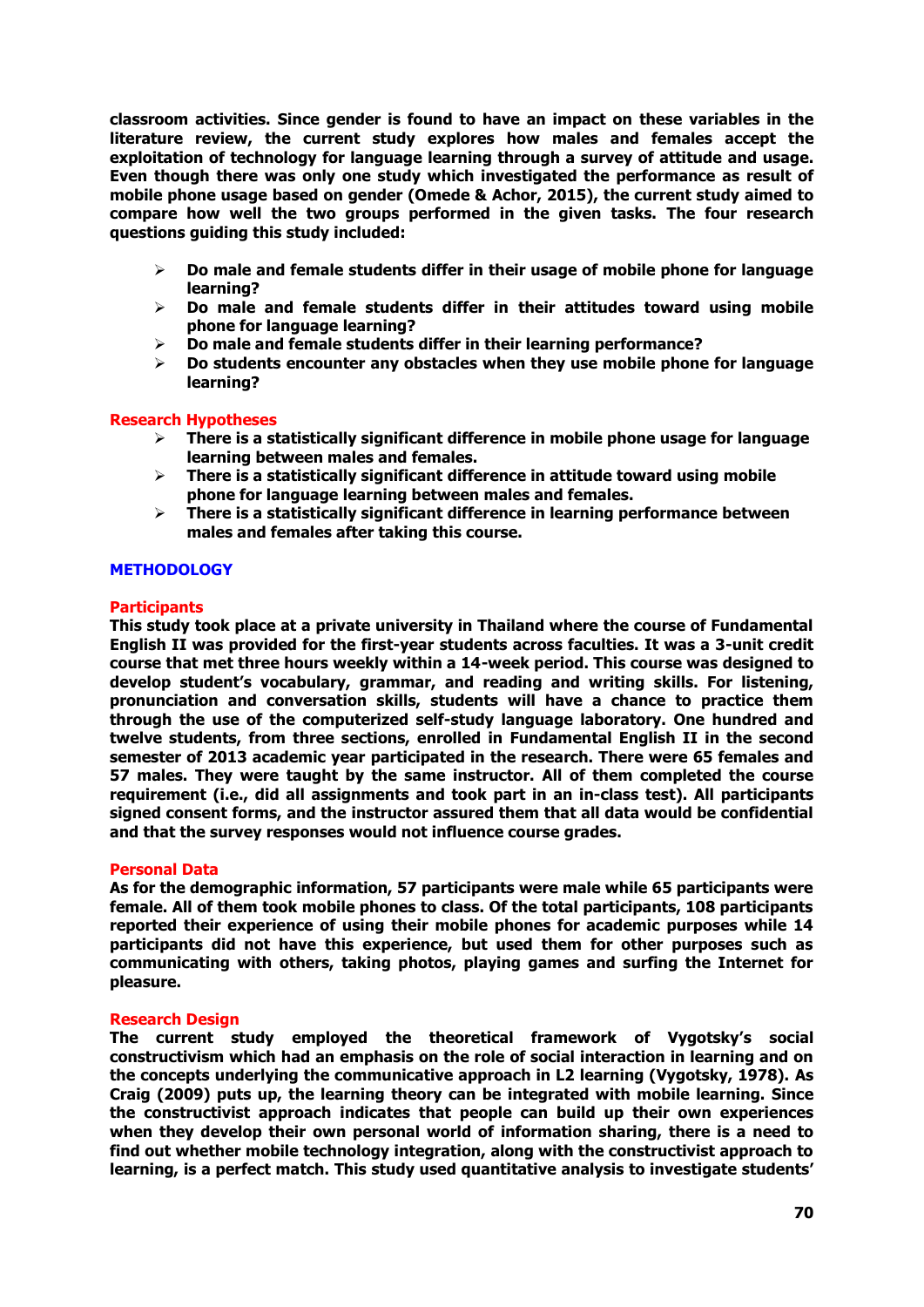**mobile phone usage for language study and their attitudes towards mobile phones for language learning focusing on gender.**

## **Learning Procedure**

**Prior to the implementation of mobile-assisted language learning, I made a survey to see how many students carried a mobile phone to class as well as what brand they were using. The results showed that students were ready to adopt the cell phone for class work since all of them had mobile phones, 86 of which were smart phones and 36 were nonsmart phones. Moreover, our university has provided a free Wi-Fi for students and faculty members. Therefore, I decided to adopt an m-learning system in a fundamental course as a case study. All learning tasks were adjusted in order that students would have a chance to deploy mobile phones for language learning. The full score was 40 points.**

**All students in the class had mobile phones with wireless networking capabilities and both classrooms were equipped with Wi-Fi. The class was conducted based on the course syllabus designed to promote learner-centeredness. About 60% of class time was devoted to reading and writing activities while 40% of class time was spent on discussions, speaking, and presentation. There were four activities to be done in class which focused on the use of mobile phone:**

- **Word power activity: Each week, students were given 10 new English words which they needed to handwrite along with meanings in English and Thai in an A4-sized notebook and made up a sentence for each word. To earn 10 points, they were required to do this activity in class. Students were allowed to use online dictionaries in their mobile phone to find good examples. This activity covered 10 weeks. The total number of vocabulary would be 100 words.**
- **Summary writing activity: Students had to read a passage containing about 250 words and wrote a summary after they had learned basic rules of writing good summaries. While reading, students were encouraged to look up the meanings of unknown words from online dictionary via mobile phones. They needed to understand the story and grasped the main ideas before writing a summary. There were two pieces of summaries students had to do for this activity to gain 10 points.**
- **Creative writing activity: After students studied the lessons in the textbook, they chose ten words to make a story. While doing the assignment, they were able to use cell phones to access online dictionary in order to check how sentences could be made. There were two pieces of writing which totaled 10 points.**
- **The last activity was related to students' speaking performance. Students were required to make a presentation about steps to do something to earn 10 points. They were allowed to download information relating the topic they chose from the websites and used it to prepare a draft in class. Before a presentation would be done, students were suggested to check pronunciation from online dictionary. The total score was 10 points.**

**Apart from the four activities that demonstrated the pedagogical use of mobile phones, students had to use their mobile phone for other academic purposes such as checking emails, communicating with peers and teacher in LINE group, studying materials and the course content in LMS, text messaging through SMS, and sharing files in Google Drive. The use of mobile phone for language learning was not limited only in-class; students were encouraged to use their phone to facilitate language learning outside class too. However, it was rather difficult to control the tool they used at home. For instance, they might use a PC instead of mobile phone if they perceived more convenient.** 

#### **Instrument**

**The instrument in this study was a questionnaire which consisted of four main parts. The first part asked the participants to give their background information comprising gender, type of mobile phone they were using, and their experience of using mobile phone in the**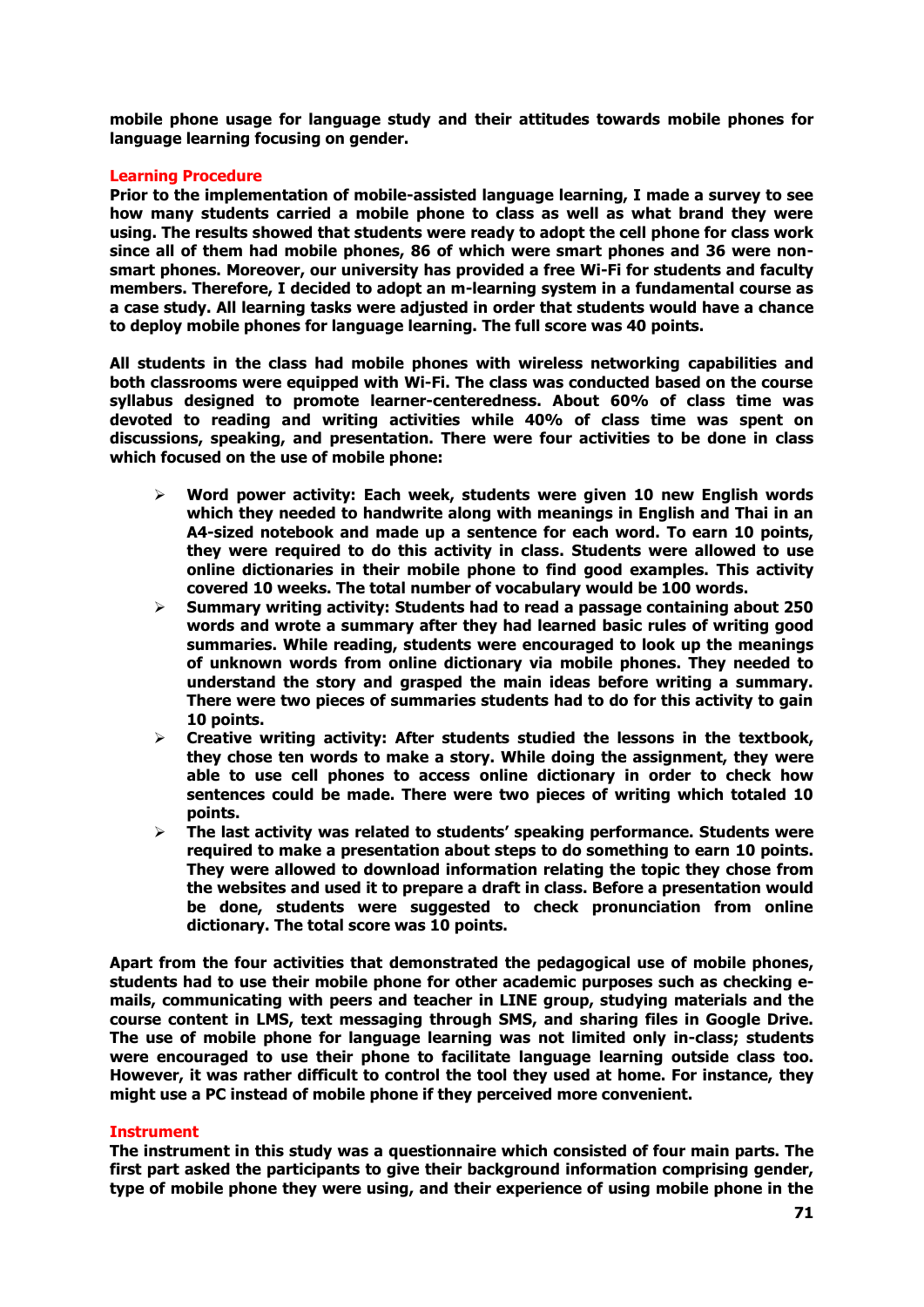**study. The second part asked students about their actual use of mobile phone for language learning comprising 10 items with a choice of five rating scale responses (5= always to 1 = never). The third part surveyed students' attitudes towards the use of mobile phone for language learning. It comprised 7 items with a choice of five rating scale responses (5 = strongly agree to 1 = strongly disagree). The last part contained an open-ended question asking if students encountered any obstacles to using mobile phone technology for language learning. This issue is considered important because the shortcomings might cause the pedagogical use of mobile phones ineffective.**

**The Likert scales items in part 2, 3 were checked for their content validity by three experts in the English teaching field. All of the items had IOC index higher than 0.6, so they were acceptable. In order to test the proper reliability, the questionnaire was piloted with 40 undergraduate students who were not the target group and calculated by using Cronbach's Alpha. According to Cronbach and Shevelson (2004), coefficient ranges in value from 0 to 1. The higher the score, the more reliable the generated scale is. They have also indicated 0.7 to be an acceptable reliability coefficient. Two parts in the questionnaire yielded acceptable coefficient-alpha estimates with the reliability value of .92, and .87 warranted the use for the purposes of this research study (Cronbach, 1951).** 

**Both the students' actual use of mobile phones for language learning and attitudes towards the use of mobile phone for language learning were investigated after they studied in this course. After the questionnaires were collected, quantitative data were statistically analyzed by SPSS/Window program. Regarding non-parametric data, the Mann-Whitney U tests were employed to answer the first and second research questions. Students' learning performance was evaluated from the scores received. An independent samples t-test was used to compare the mean score of performance based on gender. The acceptable statistical significance level was set at alpha (α) < 0.05. To answer the last research question, the replies from the open-ended question were categorized and counted in numbers.**

# **RESULTS**

# **Research Question 1: Do male and female students differ in their usage of mobile phone for language learning?**

**After taking the course, students were given the survey of using mobile phone for language learning. According to Table 1, it is noteworthy that female students used mobile phone for learning more than male students in six items including number 1, 2, 3, 5, 6, 9. It is interesting to see that both groups equally used Line Application on mobile**  phone to connect teacher and peers ( $\overline{x}$  = 3.83). For male students, the first highest mean **score fell on item no. 10 (using online dictionary, = 4.13), followed by item no. 5 (talking with teacher and peers about study, = 4.06), and item no. 4 (using LINE**  application on mobile phone to contact the teacher and peers,  $\bar{x}$  = 3.83). The lowest **mean score of usage was item no. 7 (using SMS, = 3.30). For female students, the first**  highest mean score fell on no. 5 (talking with teacher and peers about study,  $\bar{x}$  = 4.13), **followed by item no. 10 (using online dictionary, = 4.09), and item no. 9 (taking photos and recording information for study, = 3.94). The lowest mean score was on the same item as male chose (no.7, using SMS, = 3.29). To answer research question 2, a comparison of mobile phone usage was made based on gender, using Mann–Whitney U tests. Results revealed that male and female students did not differ significantly in how they used their mobile phone for study in all items (p> .05). Therefore, Hypothesis 1 stating that a significant difference existed in usage of males and females was rejected.**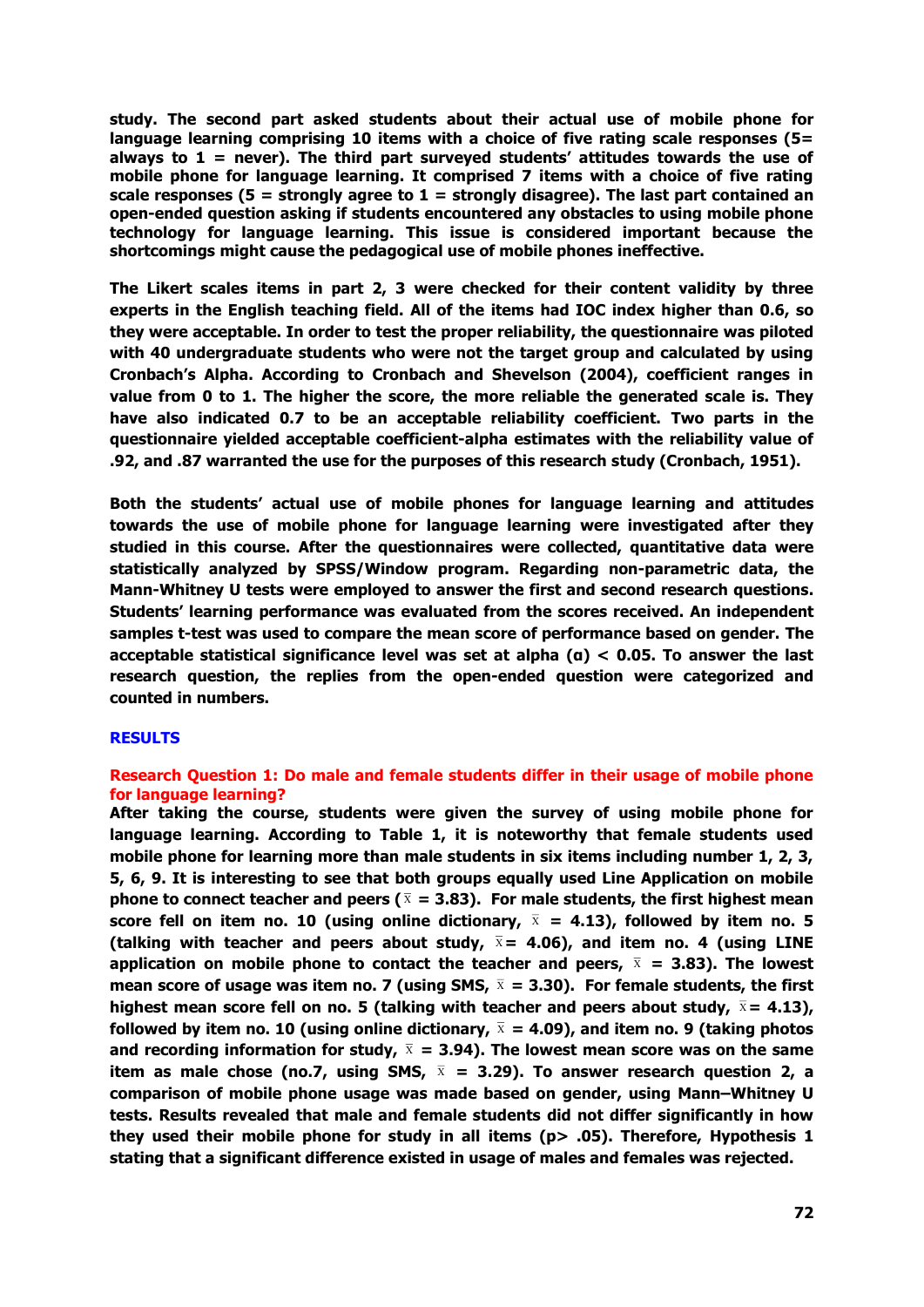| <b>Mobile Phone Usage</b>                                                                                    | <b>Gender</b>                | $\bar{X}$    | z                       | p-<br>value |
|--------------------------------------------------------------------------------------------------------------|------------------------------|--------------|-------------------------|-------------|
| 1. I searched and downloaded information from<br>websites on my mobile phones in order to do<br>assignments. | Male<br><b>Female</b>        | 3.47<br>3.68 | 1.224                   | .221        |
| 2. I used LMS on my mobile phone for my study.                                                               | Male<br><b>Female</b>        | 3.51<br>3.70 | -<br>1.227              | .220        |
| 3. I used Facebook on my mobile phone to communicate<br>with my teacher and peers.                           | <b>Male</b><br><b>Female</b> | 3.77<br>3.81 | -.174                   | .862        |
| 4. I used Line Application on my mobile phone to<br>connect my teacher and peers.                            | Male<br><b>Female</b>        | 3.83<br>3.83 | $-011$                  | .991        |
| 5. My mobile phone was used for talking with teacher<br>and peers about exercises and class activities.      | Male<br><b>Female</b>        | 4.06<br>4.13 | $-488$                  | .626        |
| 6. I used Google Drive on my mobile phone to share<br>information resources.                                 | Male<br><b>Female</b>        | 3.64<br>3.87 | $\blacksquare$<br>1.666 | .096        |
| 7. I used SMS to deal with my study (e.g. sending<br>homework, asking about assignments)                     | Male<br><b>Female</b>        | 3.30<br>3.29 | $-326$                  | .745        |
| 8. My mobile phone was used to check e-mails.                                                                | Male<br><b>Female</b>        | 3.81<br>3.77 | 1.916                   | .045        |
| 9. My mobile phone was used to take photos and record<br>information for my study.                           | Male<br><b>Female</b>        | 3.66<br>3.94 | $-280$                  | .779        |
| 10. I accessed on-line dictionaries in my mobile phone<br>to look up new words.                              | <b>Male</b><br><b>Female</b> | 4.13<br>4.09 | $-172$                  | .863        |

# **Table 1. Comparison of mobile phone usage between male and female students**

# **Research Question 2: Do male and female students differ in their attitudes toward using mobile phone for language learning?**

**Table 2 compared male and female students' attitudes toward using mobile phone for language learning after taking the course. For males, the third highest mean scores fell on item no. 5 (improving foreign language performance, = 3.89), item no. 3 (accomplishing learning tasks more quickly, = 3.42), and item no 7 (being useful for study, = 3.30). The lowest mean score of attitudes was on item no. 1 (being fun, = 3.00).**

**The third highest mean scores of females' attitudes were item no. 5 (improving foreign language performance, = 3.81), followed by item no. 3 (accomplishing learning tasks**  more quickly,  $\bar{x}$  = 3.43), and item no. 7 (being useful for study,  $\bar{x}$  = 3.29). The lowest **mean score was on item no. 2 (giving control over learning, = 2.93).**

**It is clearly that male and female students had similar mean scores in all items. In order to find out whether a difference in attitudes toward using mobile phone for language learning existed between males and females after taking this course, Mann–Whitney U tests were conducted. The results from data analysis indicated that there was no difference in attitudes between males and females in all items at a significance level of .05. Therefore, Hypothesis 2 was rejected.**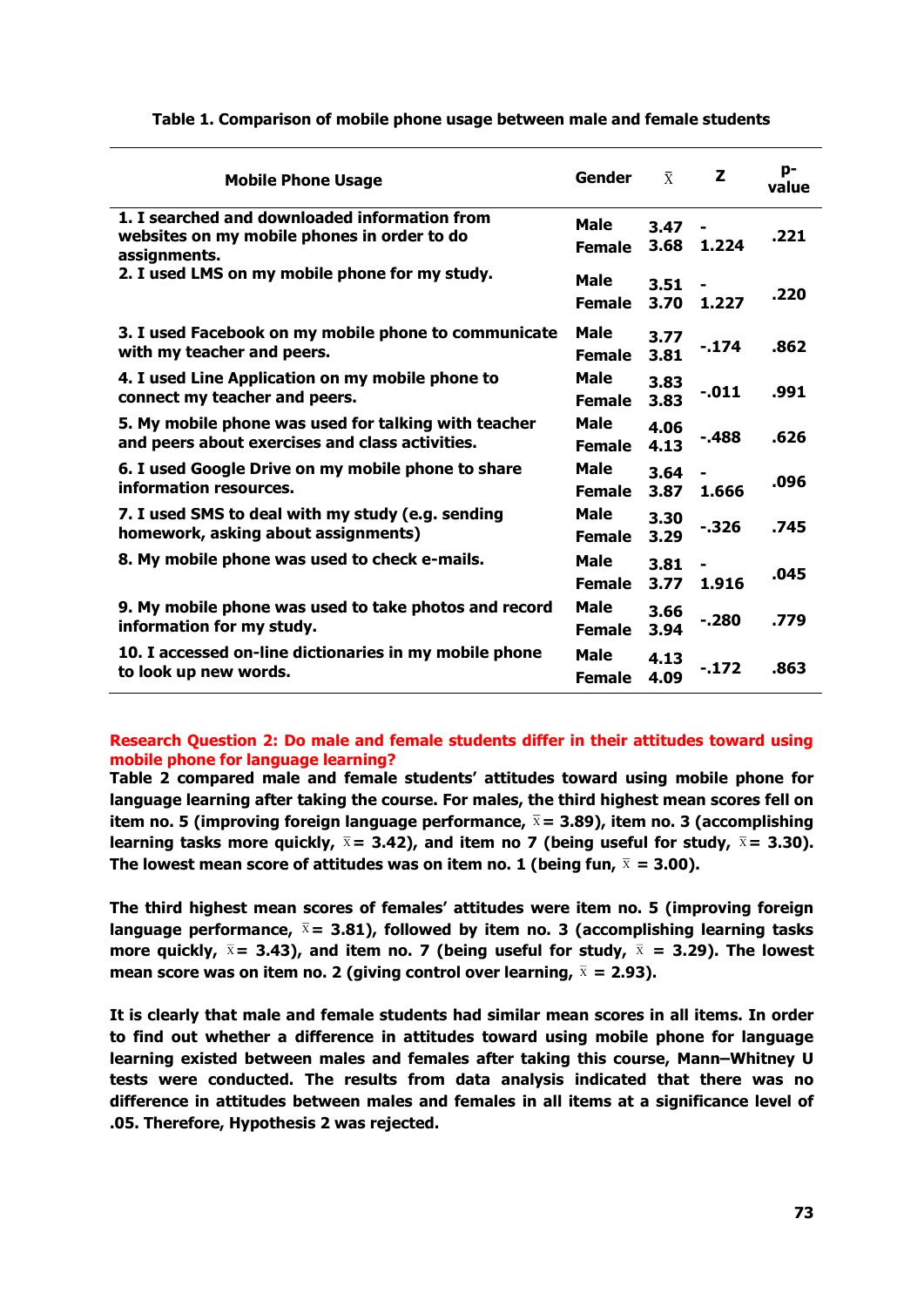| <b>Attitudes</b>                                                                         | Gender                | $\bar{X}$    | z      | p-value |
|------------------------------------------------------------------------------------------|-----------------------|--------------|--------|---------|
| 1. Learning on the mobile phone created a<br>pleasant learning environment.              | Male<br><b>Female</b> | 3.00<br>3.07 | - 349  | .727    |
| 2. Learning on the mobile phone gave me<br>more control over my learning.                | Male<br><b>Female</b> | 3.06<br>2.93 | 1.084  | .278    |
| 3. Learning on the mobile phone enabled me<br>to accomplish learning tasks more quickly. | Male<br><b>Female</b> | 3.42<br>3.43 | $-102$ | .919    |
| 4. Learning through mobile phone enabled<br>me to solve language problems.               | Male<br><b>Female</b> | 3.21<br>3.19 | - 186  | .853    |
| 5. Learning on the mobile phone helped me<br>develop my language performance.            | Male<br><b>Female</b> | 3.89<br>3.81 | $-755$ | .450    |
| 6. Learning on the mobile phone made<br>learning language easier.                        | Male<br><b>Female</b> | 3.21<br>3.20 | $-011$ | .991    |
| 7. I found learning on the mobile phone<br>useful for my study.                          | Male<br><b>Female</b> | 3.30<br>3.29 | -.064  | .949    |

### **Table 2. Comparison of attitudes toward mobile phone usage based on gender**

### **Research Question 3: Do male and female students differ in their learning performance?**

| Gender                | $\overline{X}$           | S.D. | t.   | p-value |
|-----------------------|--------------------------|------|------|---------|
| Male<br><b>Female</b> | 29.79 3.57<br>28.75 3.03 |      | 1.73 | .085    |

**Table 3. Comparison of scores based on gender**

**Students' performance scores gained from the four tasks were taken to analyze based on their gender. From the total score was 40 point, the average score that male students received was 29.79 while female students had the average score of 28.75. When the ttest was taken to analyze, it was found that male and female students did not differ in their learning performance. As a result, Hypothesis 3 was not accepted.**

## **Research Question 4: Do students encounter any obstacles when they use mobile phone for language learning?**

**Students were asked to reply in an open-ended question about obstacles to using of mobile phone in their study. The finding revealed that 49 from 122 students did not find any obstacles in their learning. So, Seventy-three students who had obstacles were further asked to specify any constraints they encountered during the coursework. The findings showed that they identified the small screen and keyboard the most (65.75%), followed by intrusiveness of SMS background knowledge (43.83%) and limited memory of phone (17.81%). A nearly equal number (12.33%) stated that the university wifi was limited. A connection was not good. They often lost connection when they were doing the activity. Five students (6.85%) found it difficult to adapt themselves to learning through mobile phone technology. Only two students (2.74%) complained that they had to do a lot of activities using mobile phone.**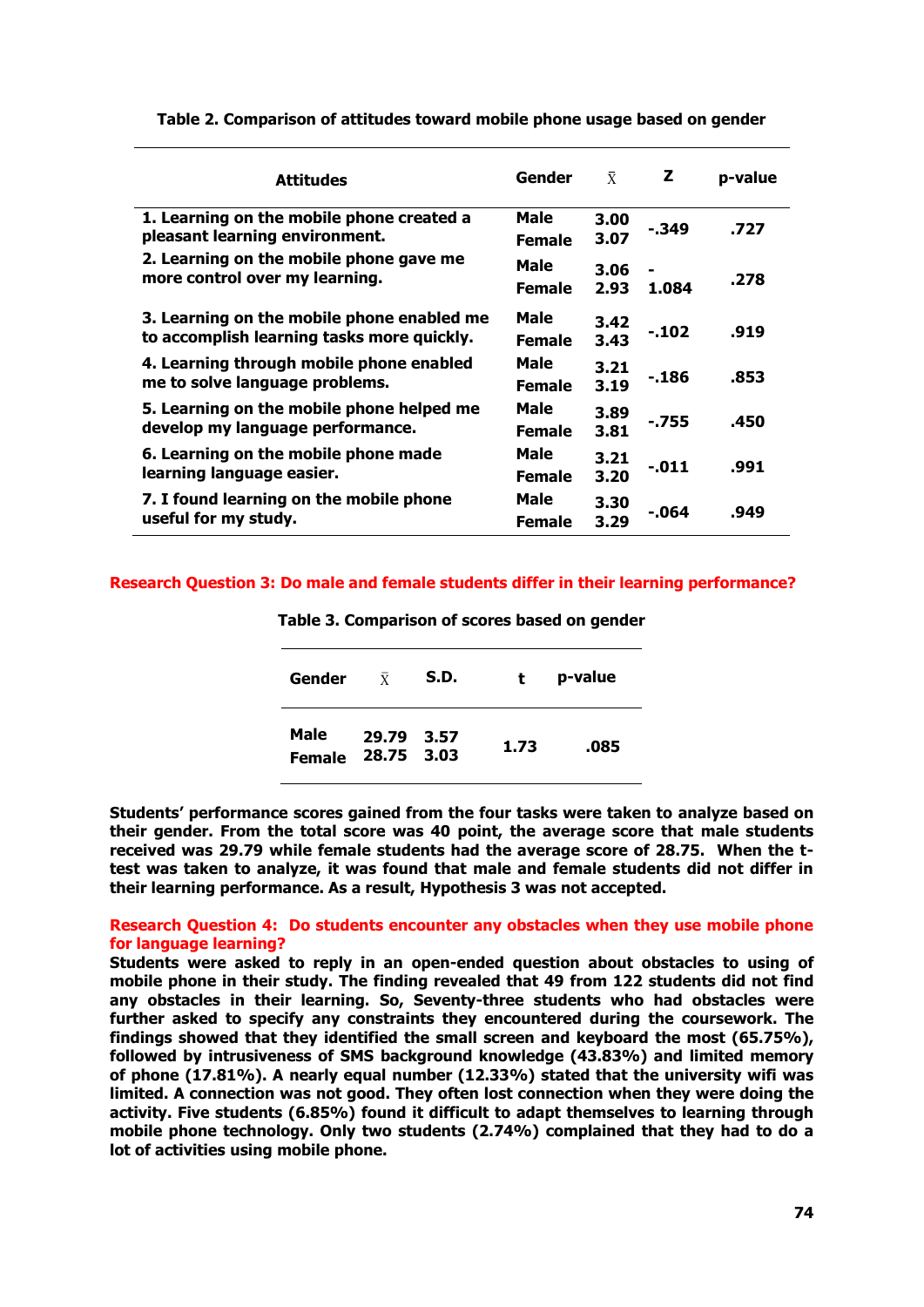| <b>Obstacle</b>                                | <b>Number</b> | Percentage |
|------------------------------------------------|---------------|------------|
| The small screen and keyboard                  | 48            | 65.75      |
| <b>Intrusiveness of SMS</b>                    | 32            | 43.83      |
| <b>Limited memory</b>                          | 13            | 17.81      |
| <b>Ineffectiveness of University's Wi-Fi</b>   | 9             | 12.33      |
| inadaptability to this learning process        | 5             | 6.85       |
| Too many activities to be done on mobile phone |               | 2.74       |

**Table 4. Number and percentage of students identifying the obstacles**

# **DISCUSSION**

**The first discussion is on students' usage of mobile phone for language learning. The two highest mean scores of items male and female students chose for their usage were the same. These items really reflected benefits of mobile phone to facilitate their learning. They communicate with peers and teachers using LINE and use online dictionary so as to understand new words. This indicates that mobile phones have a potential of improving the teaching and learning processes as they contain useful applications. In addition, the usage of mobile phone in this course aims at enabling the learners to develop themselves at their own pace and to the best of their potentiality. Therefore, the course activities might help reinforce the usage. The functionality of advanced mobile phones provides more choices of activities to be designed for improving students' language proficiency. Also, it was found that male and female students did not differ in their usage. This is probably because all students had to do the activities to fulfill the requirement of this course. The finding was in accordance with some previous studies (Bianchi & Phillips, 2005; Junco et al., 2010; Lemish & Cohen, 2005) in that there were no differences in how males and females used mobile phones.**

**The next discussion will be on the attitudes toward mobile usage. Interesting, male and female students expressed the same for the third highest mean scores. These are 1) improving language performance, 2) completing learning tasks more quickly, and 3) being useful for study. Based on the results from Mann-Whitney U tests, male and female students did not differ in their attitudes after taking the course at a significance level. This is probably students similarly gained experience of how mobile phones were used for language learning through specifically designed activities. Moreover, students were encouraged to use mobile phones for other academic purposes such as checking e-mails, communicating with peers and teacher in LINE group, studying materials and the course content in LMS, text messaging through SMS, and sharing files in Google Drive. Therefore, the current study presented the similar results to previous studies which also found students' positive attitudes and perceptions toward mobile learning (Al-Fahad, 2009; Donaldson, 2011; Rahamat et al., 2011). In addition, male and female students did not differ in their attitudes toward using mobile phone for language learning. This is probably because students can see the potentials of mobile phone in enhancing various activities in the English course. Not only they gain a new learning experience, they realize that they can improve the language proficiency with this technological tool. It can be concluded that gender has no impact on students' attitude. The finding is found to be consistent to that of the study conducted by Kwon & Chidambaram (2000).**

**Also, the study did not find any difference in males and females' learning performance. The result for the third research question was not surprising since the attitudes and usage of the two groups were not different, their learning performance was the same too. This is due to the fact that all of the tasks were done in class. The students had to complete the tasks within the given time. The teacher acted as a facilitator who helped them when they had problems. Based on the researcher's observation, they paid much attention to the work they were doing. The course was designed to be activity-based. Students realized that they could gain a lot of points from these tasks, it was better for them to do**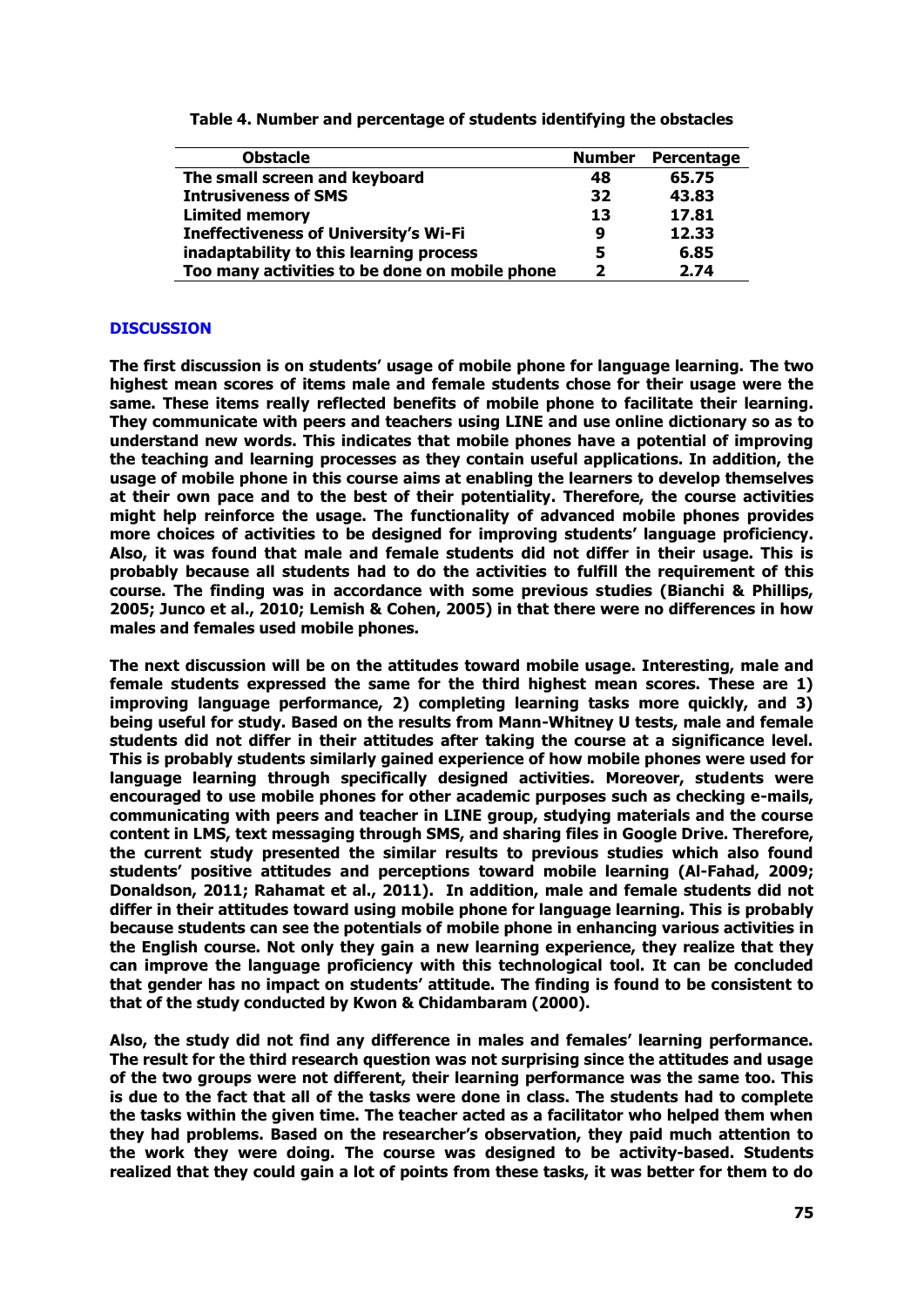**their best. These scores could help them in case they failed in their exam. The current finding was found to be consistent to the previous study conducted by Omede and Achor (2015) identifying that there was no significant difference in males and females' learning performance.**

**Based on the findings, students had encountered a number of obstacles. In this regard, the limitation of small screen and keyboard was identified the most. One of the reasons they stated this limitation is probably because many activities were related to typing the keyboard. For instance, students had to look up new words from online dictionary. In designing the future course, it is better to avoid any activity requiring them to type on keyboard. More activities can be focused on displaying video clips since the full color of most screens is now really quite good. The study also found that since students were encouraged to use SMS to ask or consult their friends about assignments, many of them felt disturbed by SMS. However, students did not mention the intrusiveness of messages they received in LINE group. Such finding is noteworthy; means of communication might have an impact on students' attitude toward mobile technology use. So, this issue should be taken into account too.**

# **IMPLICATION FOR PRACTICE**

**The present study makes several contributions to the area of language teaching. It provides how mobile phone technology can be used for language proficiency development. It would be beneficial for concerned people in developing a future course as follows:**

- **Since gender has no impact on students' attitude and usage of mobile phone for language learning, learning tasks can be prepared more easily. However, students should be more motivated to make use of learning on the mobile phone since the levels of attitude and usage are not high in this study. It is the teacher's duty to make students see benefits from those tasks rather than perceive them as a big burden.**
- **When mobile phone is implemented in class, teachers should design the learning tasks that will really suit the capability of the phones that students have. For instance, students may not carry advanced mobile phones or they do not have certain applications. So, it is the teachers who will explore the readiness before real use. It is better to check the availability of applications or services in their cell phones. Running certain activities might not be possible if students don't have applications on their cell phones. Otherwise, students may develop a negative attitude toward using the mobile phone technology for educational purposes.**
- **Realizing the role technologies are playing in the teaching and learning process, the university administrators should place more importance on the combination of mobile technologies and pedagogy in language classes. Teachers should have more training to update their knowledge of how to implement those technologies into their teaching. This will help them to arrange the learning tasks more effectively with good support from mobile technologies.**

# **BIODATA and CONTACT ADDRESSES of AUTHORS**



**Marites Piguing HILAO is a full-time teacher with 17 years of teaching experience at Language Institute, Bangkok University. She obtained her bachelor's degree from San Ildefonso College, Philippines. Her field of interest was in English Language and Literature. She is currently working as an Assistant to Associate Director for Language Skill Development and Academic Services in Language Institute, Bangkok University, Thailand. She has presented research papers in international conferences.**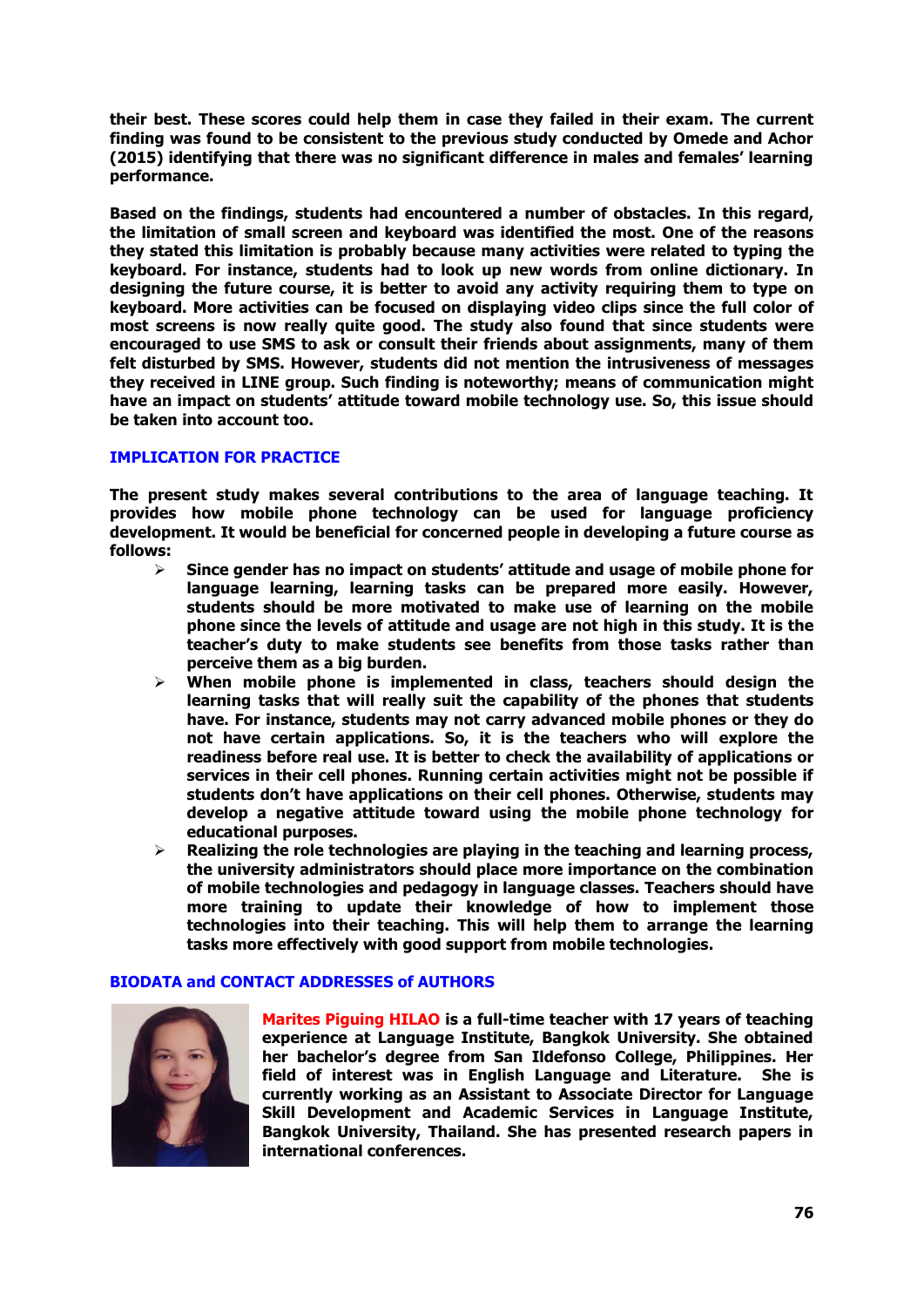**Marites Piguing HILAO Language Institute Bangkok University, Bangkok Thailand, 10110 Phone: (+662) 350-3500 Ext. 1680 E-mail: [marites.h@bu.ac.th](mailto:marites.h@bu.ac.th)**



**Saovapa WICHADEE is an Associate Professor of English language at Language Institute, Bangkok University. She received a Master's degree in English from Srinakharinwirot Prasarnmitr University, Thailand. Her research interests include teaching methodology in EFL, learners' characteristics, the use of technologies in teaching, and teacher self-development. Most of her latest studies focused on the use of social networks in language teaching. She has published many research articles in both national and international journals during the past five years.** 

**Saovapa WICHADEE Language Institute Bangkok University, Bangkok, Thailand, 10110 Phone: (+662) 9020299 ext. 2680 E-mail: saovapa.w@bu.ac.th**

### **REFERENCES**

- **Al-Fahad, F. N. (2009). Students' attitudes and perceptions towards the effectiveness of mobile learning in King Saud University, Saudi Arabia. The Turkish Online Journal of Educational Technology, 8(2), 111-119.**
- **Beranuy, M., Oberst, U. Carbonell, X., & Chamarro, A. (2009). Problematic Internet and mobile phone use and clinical symptoms in college students: the role of emotional intelligence. Computers in Human Behavior, 25(5), 1182–1187.**
- **Bianchi A., Phillips J. G. (2005). Psychological predictors of problem mobile phone use. Cyber Psychology Behavior, 8(1):39–51.**
- **Billieux, J., Van Der Linden, M., & Rochat, L. (2008). The role of impulsivity in actual and problematic use of the mobile phone. Applied Cognitive Psychology, 22(9), 1195– 1210.**
- **Brown, L. (2008). Using Mobile Learning to Teach Reading to Ninth-Grade Students. Ph.D dissertation Capella University, USA. Available Online at [http://gradworks.umi.com/ 3330949.pdf](http://gradworks.umi.com/%203330949.pdf)**
- **Cavus, N. (2011). Investigating mobile devices and LMS integration in higher education: student perspectives. Procedia Computer Science, 3, 1469-1474.**
- **Chinnery, G. M. (2006). Going to the MALL: Mobile Assisted Language Learning. Language Learning & Technology, 10(1), 9–16.**
- **Cuing, G., & Wang, S. (2008). Adoption cell phones in EFL Teaching and Learning. Retrieved October 31, 2012 from [www.notworthprinting.wordpress.com/](http://www.notworthprinting.wordpress.com/%20category/mobile-learning)  [category/mobile-learning.](http://www.notworthprinting.wordpress.com/%20category/mobile-learning)**
- **Craig, T., & Van Lorn, M. (2009). Impact Constructivist Learning Theory and MobileTechnology Integration. [Academic]. Theories of Educational Technology, 12, 1-12.**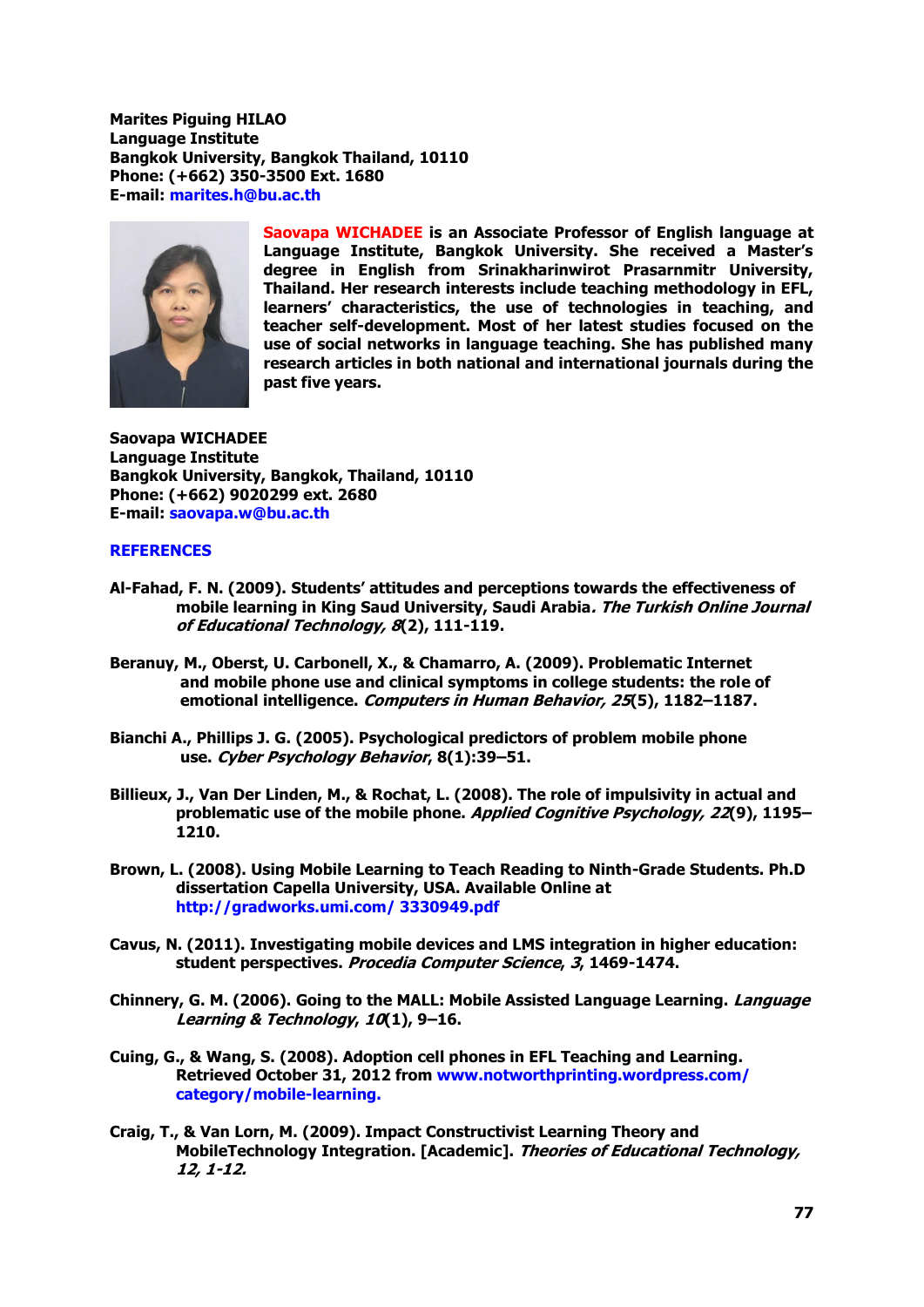- **Cobcroft, R. S., Towers, S. J., Smith, J. E., & Bruns, A. (2006). Mobile learning in review: Opportunities and challenges for learners, teachers and institutions. In Proceedings Online Learning and Teaching (OLT) Conference 2006, (pp.21-30). Brisbane: Queensland University of Technology.**
- **Donaldson, R.L. (2011). Student acceptance of mobile learning. Dissertation. The Florida State University College of Communication & Information. Retrieved April 26, 2012 from <http://etd.lib.fsu.edu/theses/available/etd-05312011074842/> unrestricted/Donaldson\_ R\_dissertation\_2011.pdf.**
- **Grellhesl, M., & Punyanunt-Carter, N. M. (2012). Using the uses and gratifications theory to understand gratifications sought through text messaging practices of male and female undergraduate students. Computers in Human Behavior, 28(6), 2175–2181.**
- **Hong, F. Y., Chiu, S. I., & Lin, H. Y. (2012). The development and current states of private college student mobile phone addiction scale. Chung Cheng Educational Studies, 11(1), 87–116.**
- **Hoppe, M. (2009). Mobile learning and Education application www.pervasive. Retrieved October 31, 2012 from wiwi.unidue.de/.../hoppe\_mobile-learning-and-educ/**
- **Junco R., Merson D., & Salter D. W. (2010). The effect of Gender, ethnicity, and income on college students' use of communication technologies. Cyber Psychology Behavior, 13(6), 619–627.**
- **Kafyulilo, A. (2012). Access, use and perceptions of teachers and students towards mobile phones as a tool for teaching and learning in Tanzania. Retrieved October 31, 2012 from [http://rd.springer.com/article/10.1007/s10639-012-9207](http://rd.springer.com/article/10.1007/s10639-012-9207-) yEducational and information technologies journal**
- **Kizito, N.R, (2012). Pre testing Mathematical Concepts with the Mobile Phone: Implications for Curriculum Design. Retrieved October 31, 2012 from http://www.irrodl.org/index.php/irrodl/article/view/1065/2075**
- **Kukulska-Hulme, A. (2009). Will mobile learning change language learning? ReCALL, 21(2), 157–165.**
- **Kukulska-Hulme, A., & Shield, L. (2008). An overview of mobile assisted language learning: From content delivery to supported collaboration and interaction.ReCALL, 20(3), 271–289.**
- **Mitra A., Willyard J., Platt C., & Parsons, M. (2005). Exploring web usage and selection criteria among male and female students. Journal of Computer-Mediated Communication, 10 (3). Retrieved August 2, 2014 from http://jcmc.indiana.edu/vol10/issue3/mitra.html.**
- **Kwon, S.K., & Chidambaram, L. (2000). A Test of the Technology Acceptance Model: The Case of Cellular Telephone Adoption. In Proceedings of the 33rd Hawaii International Conference on Systems Sciences, Hawaii.**
- **Lan, Y. F., & Sie, Y. S. (2010). Using RSS to support mobile learning based on media richness theory. Computers & Education, 55(2), 723-732.**
- **Lemish, D., & Cohen, A. (2005). On the gendered nature of mobile phone culture in Israel. Sex Roles, 52(7/8), 511-522.**